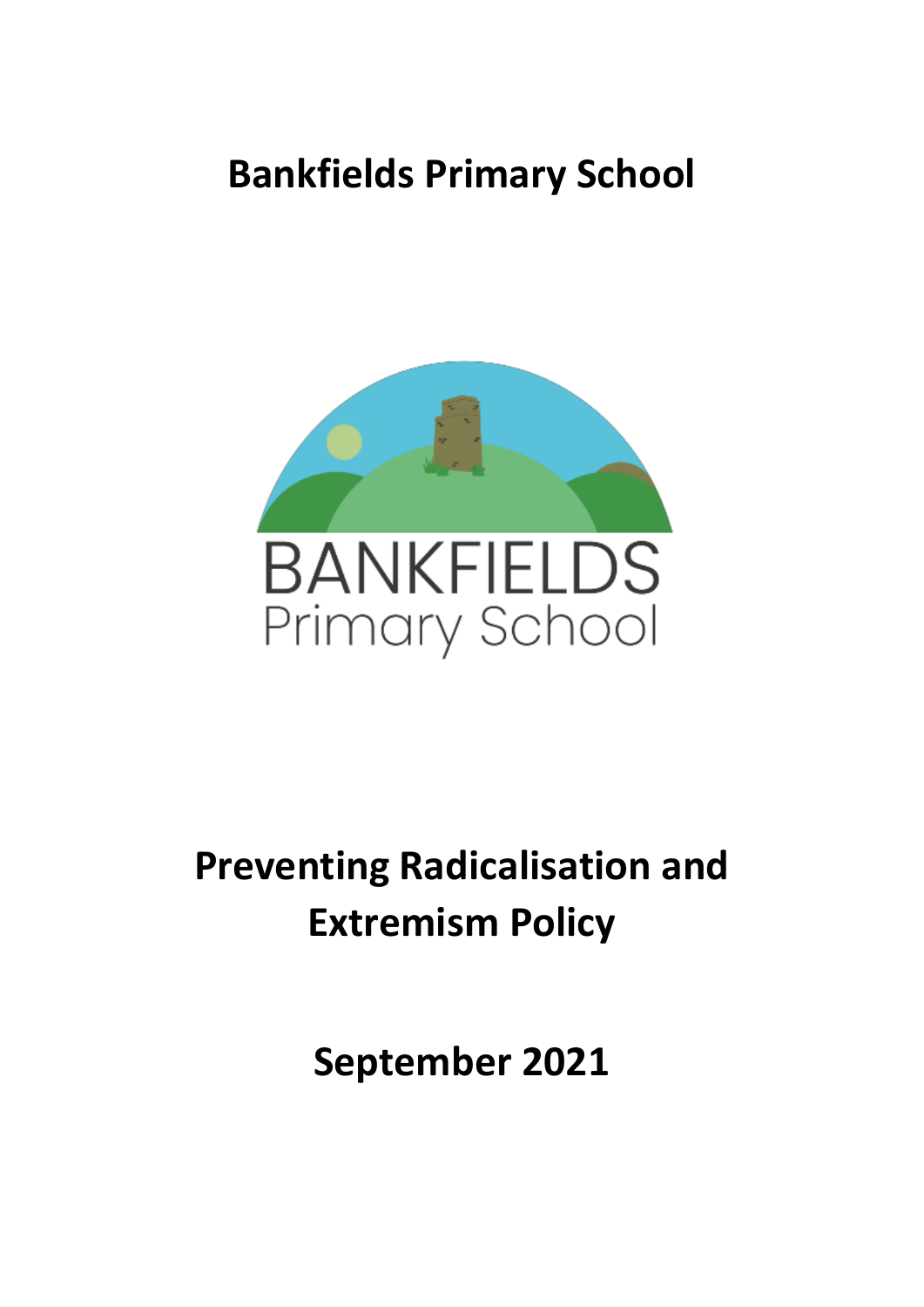# **Bankfields Primary School Preventing Radicalisation and Extremism Policy**

### **1: POLICY STATEMENT**

Bankfields Primary School is fully committed to safeguarding and promoting the welfare of all its pupils. Every member of staff recognises that safeguarding against radicalisation and extremism is no different to safeguarding against any other vulnerability in today's society. Bankfields Primary School values the fundamental rights of freedom of speech, expression of beliefs and ideology and tolerance of others which are the core values of our democratic society. However, all rights come with responsibilities and free speech or beliefs designed to manipulate the vulnerable or which advocate harm or hatred towards others will not be tolerated. Bankfields Primary School seeks to protect its pupils and staff from all messages and forms of violent extremism and ideologies including those linked to, but not restricted, to the following: Far Right/Neo Nazi, White Supremacist ideology, extremist Islamic ideology, Irish Nationalist and Loyalist paramilitary groups.

Bankfields Primary Primary School is clear that exploitation and radicalisation will be viewed as a safeguarding concern and will be referred to the appropriate safeguarding agencies. The main aims of this policy are to ensure that staff are fully engaged in being vigilant about radicalisation; that they overcome professional disbelief that such issues will not happen here and ensure that we work alongside other professional bodies and agencies to ensure that our pupils are safe from harm. This policy should be read in conjunction with the national guidelines from the PREVENT strategy (HM Government).

## **2: DEFINTIONS AND INDICATORS**

Radicalisation is defined as the act or process of making a person more radical or favouring of extreme or fundamental changes in political, economic or social conditions, institutions or habits of the mind.

Extremism is defined as the holding of extreme political or religious views.

There are a number of behaviours which may indicate a child is at risk of being radicalised or exposed to extreme views. These include;

- Spending increasing time in the company of other suspected extremists.
- Changing their style of dress or personal appearance to accord with the group.
- Day-to-day behaviour becoming increasingly centred on an extremist ideology, group or cause.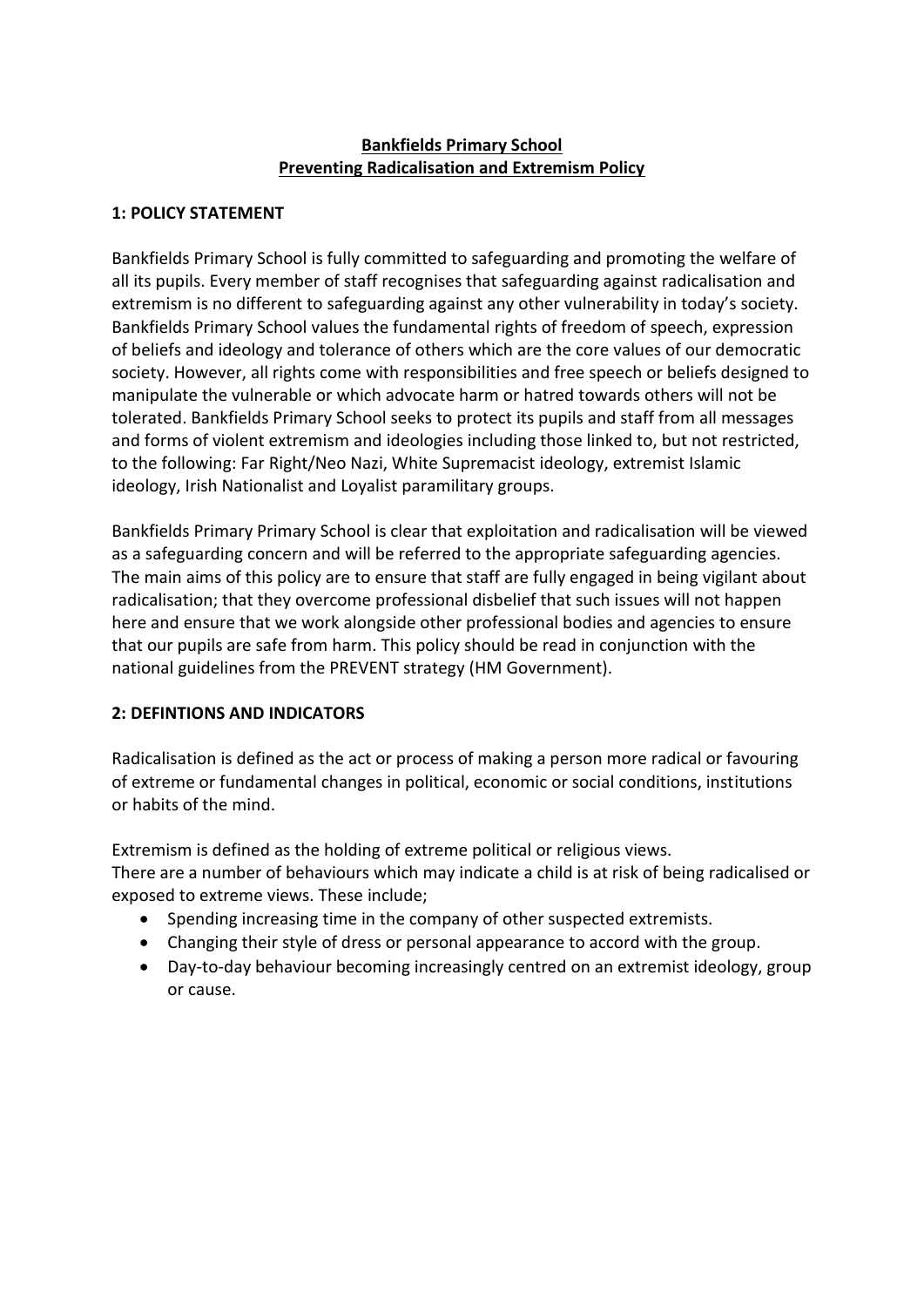- Loss of interest in other friends and activities not associated with the extremist ideology, group or cause.
- Possession of materials or symbols associated with an extremist cause.
- Attempts to recruit others to the group/cause.
- Communications with others that suggests identification with a group, cause or ideology.
- Using insulting to derogatory names for another group.
- Increase in prejudice-related incidents committed by that person these may include:
	- 1. physical or verbal assault or provocative behaviour
	- 2. damage to property
	- 3. derogatory name calling
	- 4. possession of prejudice-related materials
	- 5. prejudice related ridicule or name calling
	- 6. inappropriate forms of address
	- 7. refusal to co-operate
	- 8. attempts to recruit to prejudice-related organisations
	- 9. condoning or supporting violence towards others.

#### **3: PROCEDURES FOR REFERRALS**

Although serious incidents involving radicalisation have not occurred at Bankfields Primary School to date, it is important for us to be constantly vigilant and remain fully informed about the issues which affect the society in which we teach. Staff are reminded to suspend any 'professional disbelief' that instances of radicalisation 'could not happen here' and to be 'professionally inquisitive' where concerns arise, referring any concerns in accordance with our Safeguarding and Child Protection Policies.

## **4: THE ROLE OF THE CURRICULUM**

At Bankfields Primary School we promote respect, tolerance and diversity through our broad and balanced curriculum which promotes Fundamental British Values. Children are encouraged to share their views and recognise that they are entitled to have their own different beliefs which should not be used to influence others. Our Citizenship and SMSC provision is embedded across the curriculum, including in Religious Education. It directs our assemblies and underpins the ethos of the school.

Children are regularly taught about how to stay safe when using the internet and are encouraged to recognise that people are not always who they say they are online (see our Computing and Online Safety Policy). In addition, we offer Family Learning opportunities in order to educate the pupils' parents in E-Safety matters too. Pupils at Bankfields Primary School are taught to seek adult help if they are upset or concerned about anything they read or see on the internet.